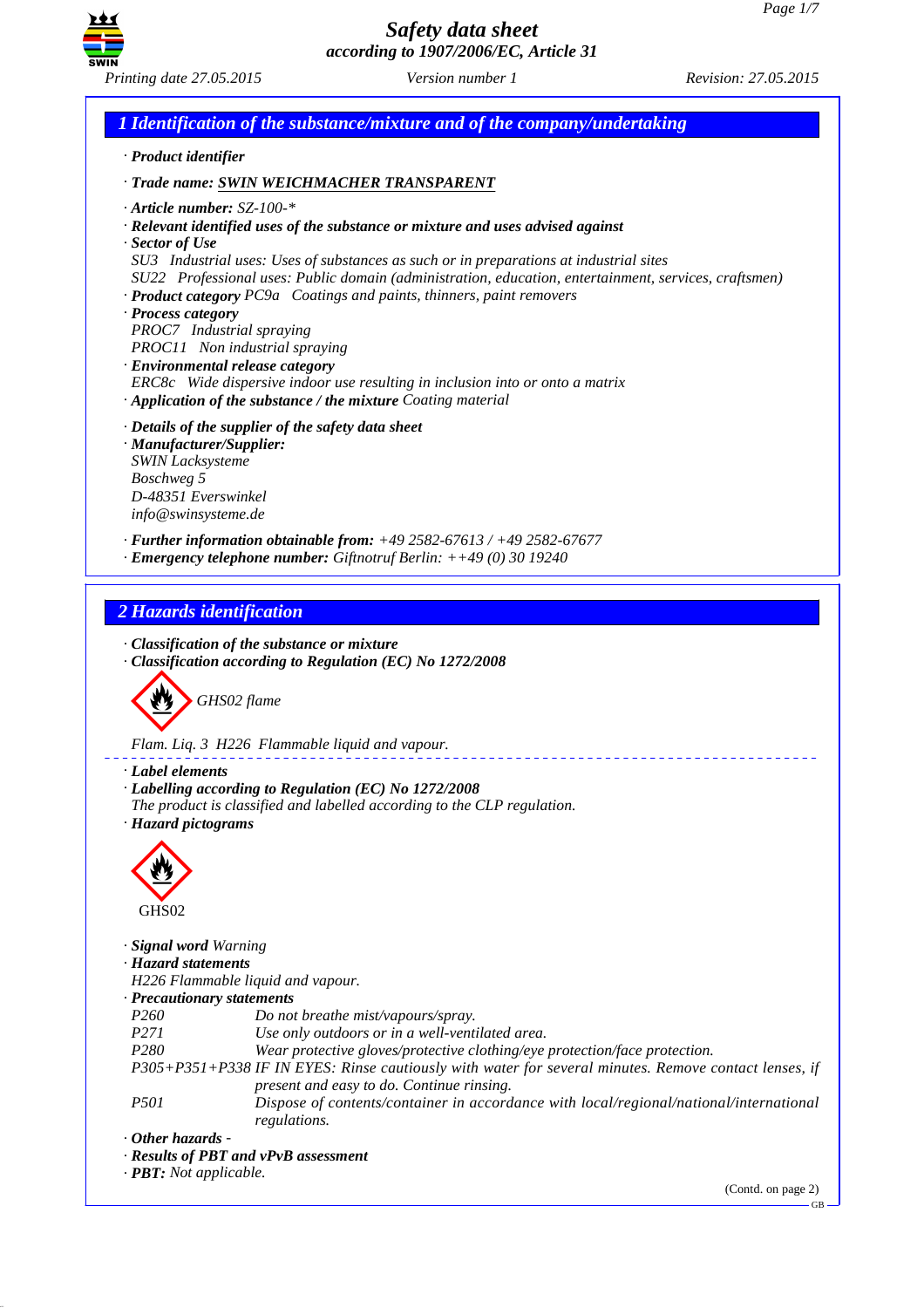

(Contd. of page 1)

*Trade name: SWIN WEICHMACHER TRANSPARENT*

*· vPvB: Not applicable.*

# *3 Composition/information on ingredients*

*· Chemical characterisation: Mixtures*

*· Description: Mixture of substances listed below with nonhazardous additions.*

| $\cdot$ Dangerous components:                                          |                                                                                                                                                                             |              |
|------------------------------------------------------------------------|-----------------------------------------------------------------------------------------------------------------------------------------------------------------------------|--------------|
| $CAS: 123-86-4$<br>EINECS: 204-658-1<br>Reg.nr.: 01-2119485493-29-XXXX | <i>n-butyl acetate</i><br>$\bigotimes$ Flam. Liq. 3, H226; $\bigotimes$ STOT SE 3, H336                                                                                     | $10 - 25%$   |
| $CAS: 1330-20-7$<br>EINECS: 215-535-7                                  | xylene<br><i>De Flam. Liq. 3, H226; &amp; STOT RE 2, H373; Asp. Tox. 1,</i> H304; $\hat{Q}$ Acute Tox. 4, H312; Acute Tox. 4, H332; Skin Irrit.<br>2, H315; STOT SE 3, H335 | $2.5 - 10\%$ |

*· Additional information: For the wording of the listed risk phrases refer to section 16.*

# *4 First aid measures*

*· Description of first aid measures*

- *· General information: Personal protection for the First Aider.*
- *· After inhalation:*
- *Supply fresh air.*
- *Seek medical treatment in case of complaints.*
- *· After skin contact:*
- *Immediately wash with water and soap and rinse thoroughly.*
- *If skin irritation continues, consult a doctor.*
- *· After eye contact:*
- *Rinse opened eye for several minutes under running water. If symptoms persist, consult a doctor.*
- *· After swallowing: Do not induce vomiting; call for medical help immediately.*
- *· Information for doctor:*
- *· Most important symptoms and effects, both acute and delayed No further relevant information available.*
- *· Indication of any immediate medical attention and special treatment needed*
- *No further relevant information available.*

# *5 Firefighting measures*

- *· Extinguishing media*
- *· Suitable extinguishing agents:*
- *CO2, powder or water spray. Fight larger fires with water spray or alcohol resistant foam.*
- *· For safety reasons unsuitable extinguishing agents: Water with full jet*
- *· Special hazards arising from the substance or mixture No further relevant information available.*
- *· Advice for firefighters*
- *· Protective equipment: Mouth respiratory protective device.*

## *6 Accidental release measures*

- *· Personal precautions, protective equipment and emergency procedures Wear protective equipment. Keep unprotected persons away. Ensure adequate ventilation*
- *· Environmental precautions: Do not allow to enter sewers/ surface or ground water.*
- *· Methods and material for containment and cleaning up:*

*Absorb with liquid-binding material (sand, diatomite, acid binders, universal binders, sawdust). Dispose contaminated material as waste according to item 13.*

(Contd. on page 3)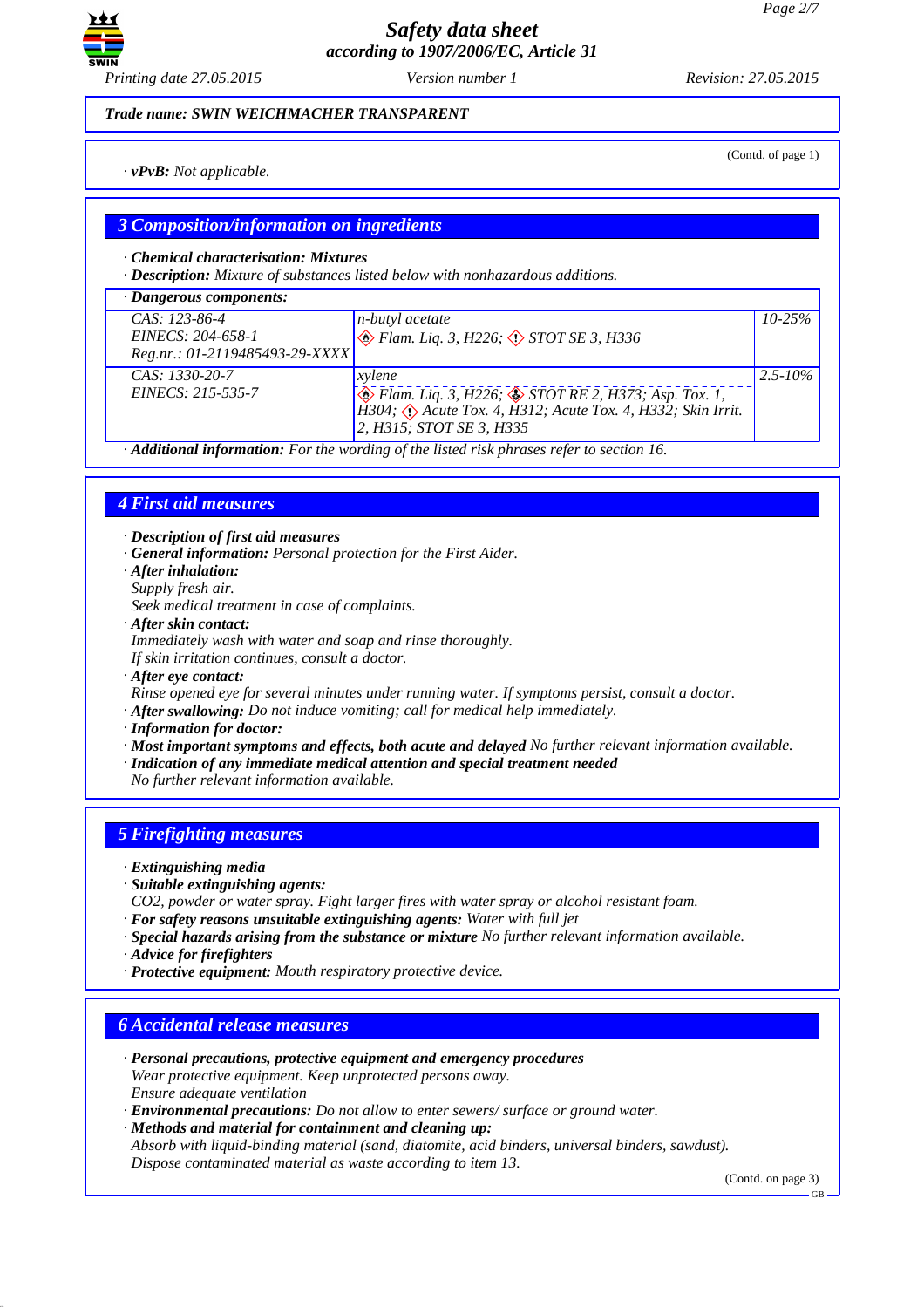

(Contd. of page 2)

*Trade name: SWIN WEICHMACHER TRANSPARENT*

*· Reference to other sections*

*See Section 7 for information on safe handling. See Section 8 for information on personal protection equipment.*

# *7 Handling and storage*

### *· Handling:*

- *· Precautions for safe handling*
- *Ensure good ventilation/exhaustion at the workplace. Restrict the quantity stored at the work place.*
- *· Information about fire and explosion protection: Fumes can combine with air to form an explosive mixture. Flammable gas-air mixtures may form in empty receptacles. Keep ignition sources away - Do not smoke. Use explosion-proof apparatus / fittings and spark-proof tools. Protect against electrostatic charges.*
- *· Conditions for safe storage, including any incompatibilities*
- *· Storage:*
- *· Requirements to be met by storerooms and receptacles: Provide solvent resistant, sealed floor. Suitable material for receptacles and pipes: steel or stainless steel.*
- *· Information about storage in one common storage facility: Not required.*
- *· Further information about storage conditions: Keep container tightly sealed.*
- *· Specific end use(s) No further relevant information available.*

## *8 Exposure controls/personal protection*

*· Additional information about design of technical facilities: No further data; see item 7.*

*· Control parameters*

*· Ingredients with limit values that require monitoring at the workplace:*

## *123-86-4 n-butyl acetate*

*WEL Short-term value: 966 mg/m³, 200 ppm Long-term value: 724 mg/m³, 150 ppm*

# *1330-20-7 xylene*

*WEL Short-term value: 441 mg/m³, 100 ppm Long-term value: 220 mg/m³, 50 ppm Sk; BMGV*

#### *· Ingredients with biological limit values:*

*1330-20-7 xylene*

*BMGV 650 mmol/mol creatinine Medium: urine Sampling time: post shift Parameter: methyl hippuric acid*

*· Additional information: The lists valid during the making were used as basis.*

- *· Personal protective equipment:*
- *· General protective and hygienic measures:*
- *Keep away from foodstuffs, beverages and feed.*
- *Wash hands before breaks and at the end of work.*
- *Do not inhale gases / fumes / aerosols.*
- *Avoid contact with the eyes and skin.*

(Contd. on page 4)

*<sup>·</sup> Exposure controls*

GB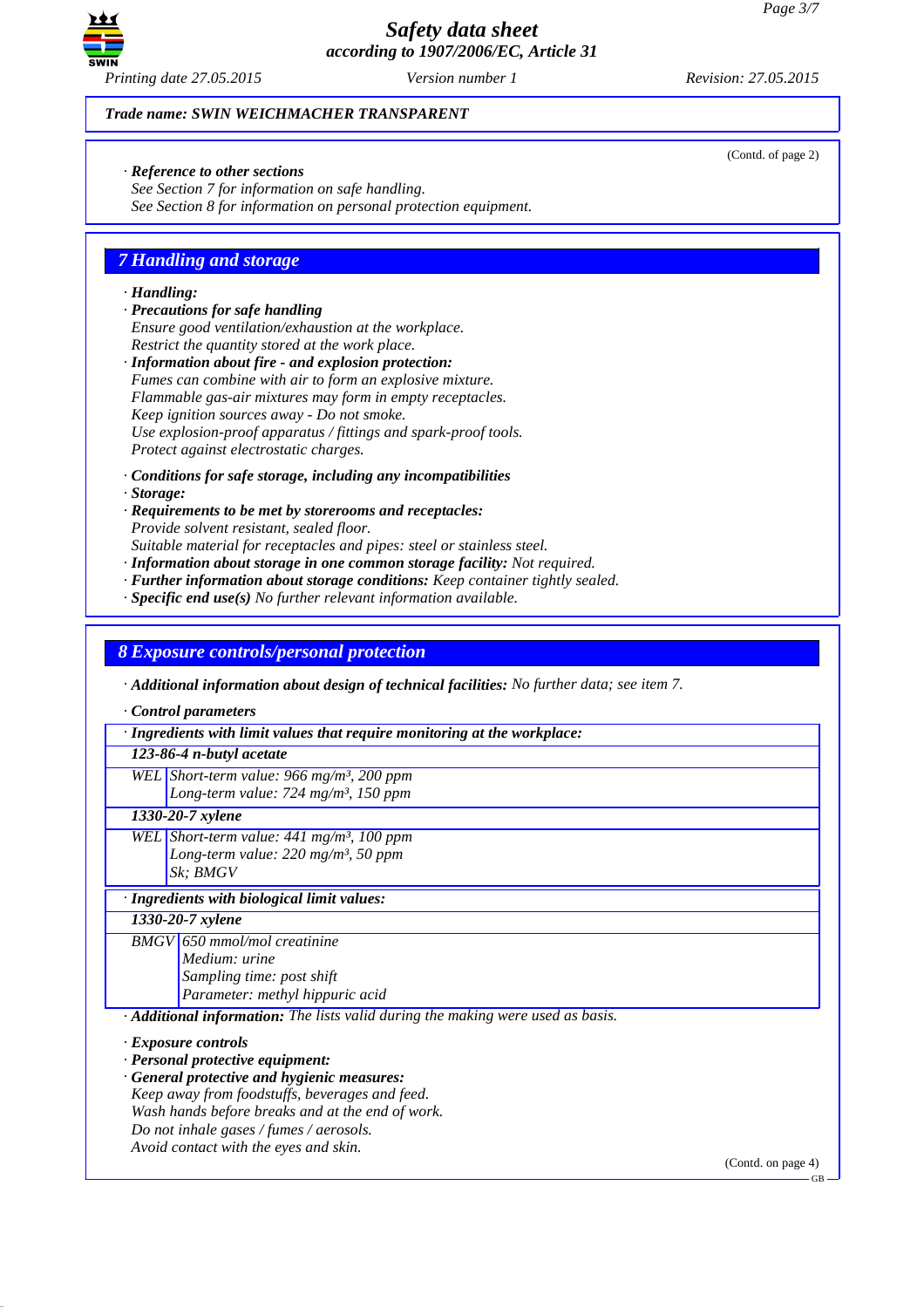

### *Trade name: SWIN WEICHMACHER TRANSPARENT*

(Contd. of page 3) *· Respiratory protection: Use suitable respiratory protective device in case of insufficient ventilation. In case of brief exposure or low pollution use respiratory filter device. In case of intensive or longer exposure use self-contained respiratory protective device. Filter A2/P2 · Protection of hands: Only use chemical-protective gloves with CE-labelling of category III.* **Protective gloves** *Preventive skin protection by use of skin-protecting agents is recommended. · Material of gloves The selection of the suitable gloves does not only depend on the material, but also on further marks of quality and varies from manufacturer to manufacturer. As the product is a preparation of several substances, the resistance of the glove material can not be exactly calculated in advance and has therefore to be checked prior to the application. As protection from splashes gloves made of the following materials are suitable: Nitrile rubber (Ansell Sol-Vex®) Recommended thickness of the material:* ≥ *0.4 mm · Penetration time of glove material Value for the permeation: Level*  $\leq$  *1 The exact break through time has to be found out by the manufacturer of the protective gloves and has to be observed. · For the permanent contact => 480 minutes gloves made of the following materials are suitable: HPPE-laminatet film (Ansell Barrier®) · Eye protection:* `R*Tightly sealed goggles · Body protection: Protective clothing, anti-static (TYVEK® CLASSIC PLUS) Safety shoes/boots, antstatic 9 Physical and chemical properties · Information on basic physical and chemical properties · General Information · Appearance: Form: Fluid Colour: According to product specification · Odour: Characteristic · Odour threshold: Not determined.*

| $\cdot$ pH-value:                                                                                         | Not determined.         |
|-----------------------------------------------------------------------------------------------------------|-------------------------|
| $\cdot$ Change in condition<br><b>Melting point/Melting range:</b><br><b>Boiling point/Boiling range:</b> | Undetermined.<br>124 °C |
| $\cdot$ Flash point:                                                                                      | 21 - 55 °C              |
| · Flammability (solid, gaseous):                                                                          | Not applicable.         |
| $\cdot$ Ignition temperature:                                                                             | 370 °C.                 |
| $\cdot$ Decomposition temperature:                                                                        | Not determined.         |
|                                                                                                           | $(0.01)$ $(0.01)$       |

(Contd. on page 5)

GB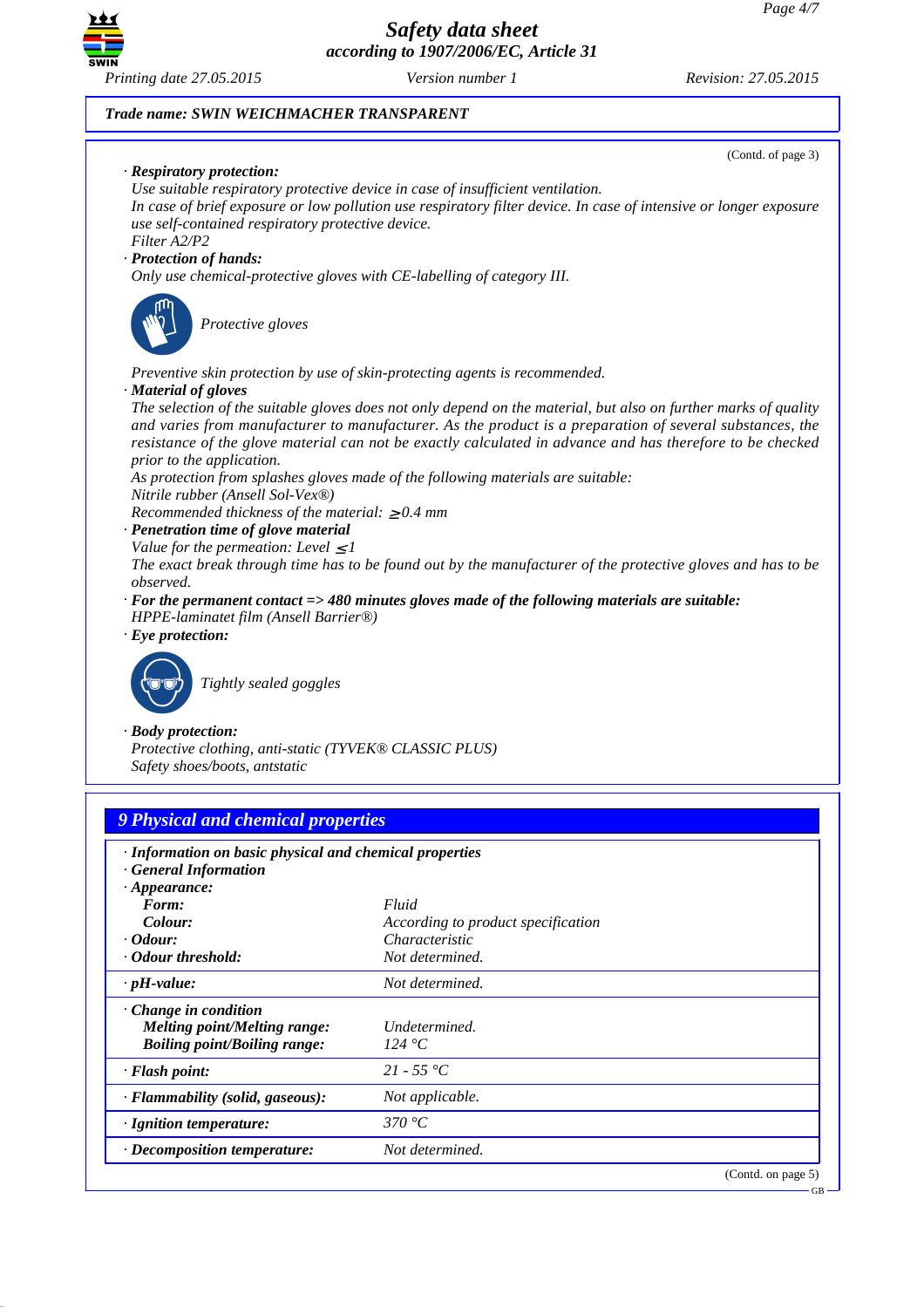

### *Trade name: SWIN WEICHMACHER TRANSPARENT*

|                                                            | (Contd. of page 4)                                                                             |
|------------------------------------------------------------|------------------------------------------------------------------------------------------------|
| $·$ <i>Self-igniting:</i>                                  | Product is not selfigniting.                                                                   |
| · Danger of explosion:                                     | Product is not explosive. However, formation of explosive air/vapour<br>mixtures are possible. |
| $\cdot$ Explosion limits:                                  |                                                                                                |
| Lower:                                                     | 1.2 Vol $\%$                                                                                   |
| <b>Upper:</b>                                              | 7.5 Vol $\%$                                                                                   |
| $\cdot$ Vapour pressure at 20 $\cdot$ C:                   | $10.7$ hPa                                                                                     |
| $\cdot$ Density at 20 $\cdot$ C:                           | 1.08 $g/cm^3$                                                                                  |
| $\cdot$ Relative density                                   | Not determined.                                                                                |
| · Vapour density                                           | Not determined.                                                                                |
| $\cdot$ Evaporation rate                                   | Not determined.                                                                                |
| · Solubility in / Miscibility with                         |                                                                                                |
| water:                                                     | Not miscible or difficult to mix.                                                              |
| · Partition coefficient (n-octanol/water): Not determined. |                                                                                                |
| $\cdot$ Viscosity:                                         |                                                                                                |
| Dynamic:                                                   | Not determined.                                                                                |
| Kinematic at $20 \text{ }^{\circ}C$ :                      | 190 s (DIN 53211/4)                                                                            |
| · Solvent content:                                         |                                                                                                |
| $VOC$ (EC)                                                 | 28.00 %                                                                                        |
| Solids content:                                            | 72.0%                                                                                          |
| $\cdot$ Other information                                  | No further relevant information available.                                                     |

## *10 Stability and reactivity*

- *· Reactivity*
- *· Chemical stability*
- *· Thermal decomposition / conditions to be avoided: No decomposition if used according to specifications.*
- *· Possibility of hazardous reactions No dangerous reactions known.*
- *· Conditions to avoid No further relevant information available.*
- *· Incompatible materials: No further relevant information available.*
- *· Hazardous decomposition products: No dangerous decomposition products known.*

# *11 Toxicological information*

- *· Information on toxicological effects*
- *· Acute toxicity*
- *· LD/LC50 values relevant for classification:*

*1330-20-7 xylene*

*Oral LD50 4300 mg/kg (rat)*

*Dermal LD50 2000 mg/kg (rabbit)*

- *· Primary irritant effect:*
- *· Skin corrosion/irritation No irritant effect.*
- *· Respiratory or skin sensitisation No sensitising effects known.*

## *12 Ecological information*

- *· Toxicity*
- *· Aquatic toxicity: No further relevant information available.*
- *· Persistence and degradability No further relevant information available.*

(Contd. on page 6)

GB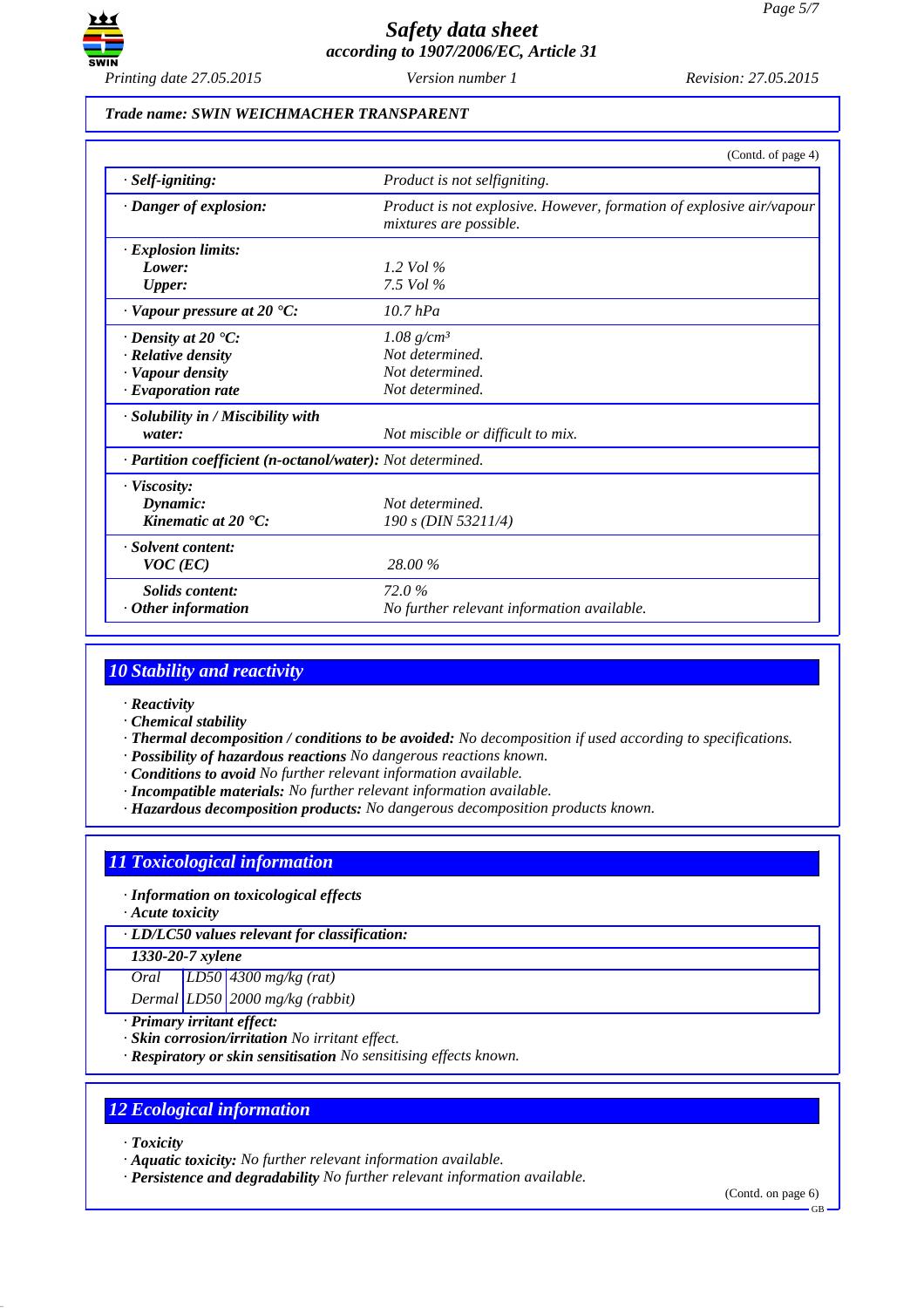

### *Trade name: SWIN WEICHMACHER TRANSPARENT*

- *· Behaviour in environmental systems:*
- *· Bioaccumulative potential No further relevant information available.*
- *· Mobility in soil No further relevant information available.*
- *· Additional ecological information:*
- *· General notes:*

*Water hazard class 2 (German Regulation) (Self-assessment): hazardous for water Do not allow product to reach ground water, water course or sewage system.*

*· Results of PBT and vPvB assessment*

- *· PBT: Not applicable.*
- *· vPvB: Not applicable.*
- *· Other adverse effects No further relevant information available.*

# *13 Disposal considerations*

## *· Waste treatment methods*

*· Recommendation*

*Must not be disposed together with household garbage. Do not allow product to reach sewage system.*

#### *· European waste catalogue*

*08 00 00 WASTES FROM THE MANUFACTURE, FORMULATION, SUPPLY AND USE (MFSU) OF COATINGS (PAINTS, VARNISHES AND VITREOUS ENAMELS), ADHESIVES, SEALANTS AND PRINTING INKS*

*08 01 00 wastes from MFSU and removal of paint and varnish*

*08 01 11\* waste paint and varnish containing organic solvents or other dangerous substances*

#### *· Uncleaned packaging:*

*15 00 00: WASTE PACKAGING; ABSORBENTS, WIPING CLOTHS, FILTER MATERIALS AND PROTECTIVE CLOTHING NOT OTHERWISE SPECIFIED*

*15 01 00: packaging (including separately collected municipal packaging waste)*

*15 01 10\*: packaging containing residues of or contaminated by dangerous substances*

| $\cdot$ UN-Number            |                      |  |
|------------------------------|----------------------|--|
| ADR, ADN, IMDG               | not regulated        |  |
| $\cdot$ IATA                 | <i>UN1263</i>        |  |
| · UN proper shipping name    |                      |  |
| ADR, ADN, IMDG               | not regulated        |  |
| $\cdot$ <i>IATA</i>          | <b>PAINT</b>         |  |
| · Transport hazard class(es) |                      |  |
| ADR, ADN, IMDG               |                      |  |
| $\cdot Class$                | not regulated        |  |
| $\cdot$ IATA                 |                      |  |
|                              |                      |  |
| · Class                      | 3 Flammable liquids. |  |
| $-Label$                     | $\mathfrak{Z}$       |  |
| · Packing group              |                      |  |
| $\cdot$ ADR, IMDG            | not regulated        |  |
| $\cdot$ IATA                 | Ш                    |  |

(Contd. of page 5)